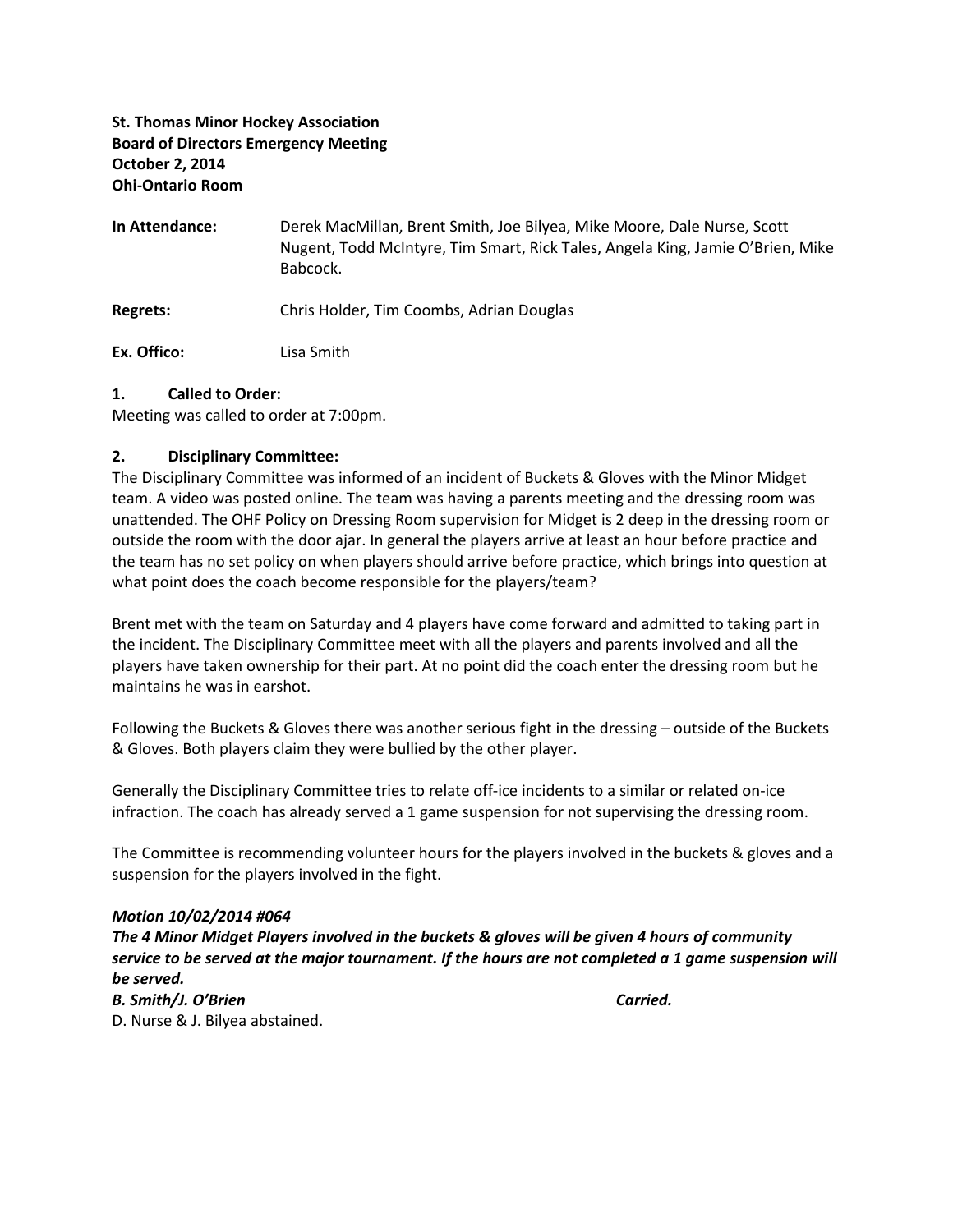# immediately. B. Smith/A. King Carried. D. Nurse & J. Bilyea abstained. Motion 10/02/2014 #066 That the Coach receives a 1 game suspension, which has already been served. B. Smith/M. Moore Carried. D. Nurse & J. Bilyea abstained. 3. Fundraising Requests: The following fundraising requests have been received: Motion 10/02/2014 #066 To allow the Major Pee Wee, Minor Pee Wee and Tyke MD teams to sell advertising on a team banner. The STMHA sponsor to be prominently displayed on the banner and no STMHA sponsor can be contacted unless there is an existing relationship with the team. B. Smith/J. O'Brien Carried. Motion 10/02/2014 #067 To approve the Major Bantam Hockey Pool to raise funds for team gear & tournaments. B. Smith/D. Nurse Carried. Motion 10/02/2014 #68 To approve the Atom fundraising – Glass Turkey, BBQ, Community Clean up and Little Ceasers pizza sales to raise money for tournaments and team activities. B. Smith/M. Moore **Carried.** Motion 10/02/2014 #69 To approve the following Minor Atom fundraising events – Thompson Mint Smoothies, Boston Pizza Night, and tickets to a hockey game. B. Smith/M. Moore **Carried.** Motion 10/02/2014 #070 To approve the following Novice Fundraising events – sale of Mint Smoothies & Pepperettes, Bottle Drive, Glass Turkey, BBQ for tournament fees and power skating. B. Smith/J. O'Brien Carried.

Based on past precedence the players involved in the fight will be suspended for 2 games. To be served

## 4. Select Team Coaches:

Motion 10/02/2014 #065

The Coach Selection Committee will be meeting to interview the potential Select Team coaches. We will have a email vote following the interviews.

## 5. House League Updates:

Bantam House League – currently the Bantam House League registration sits at about 36 players and 3 goalies, Jamie would like to motion to change it to a 3 team league.